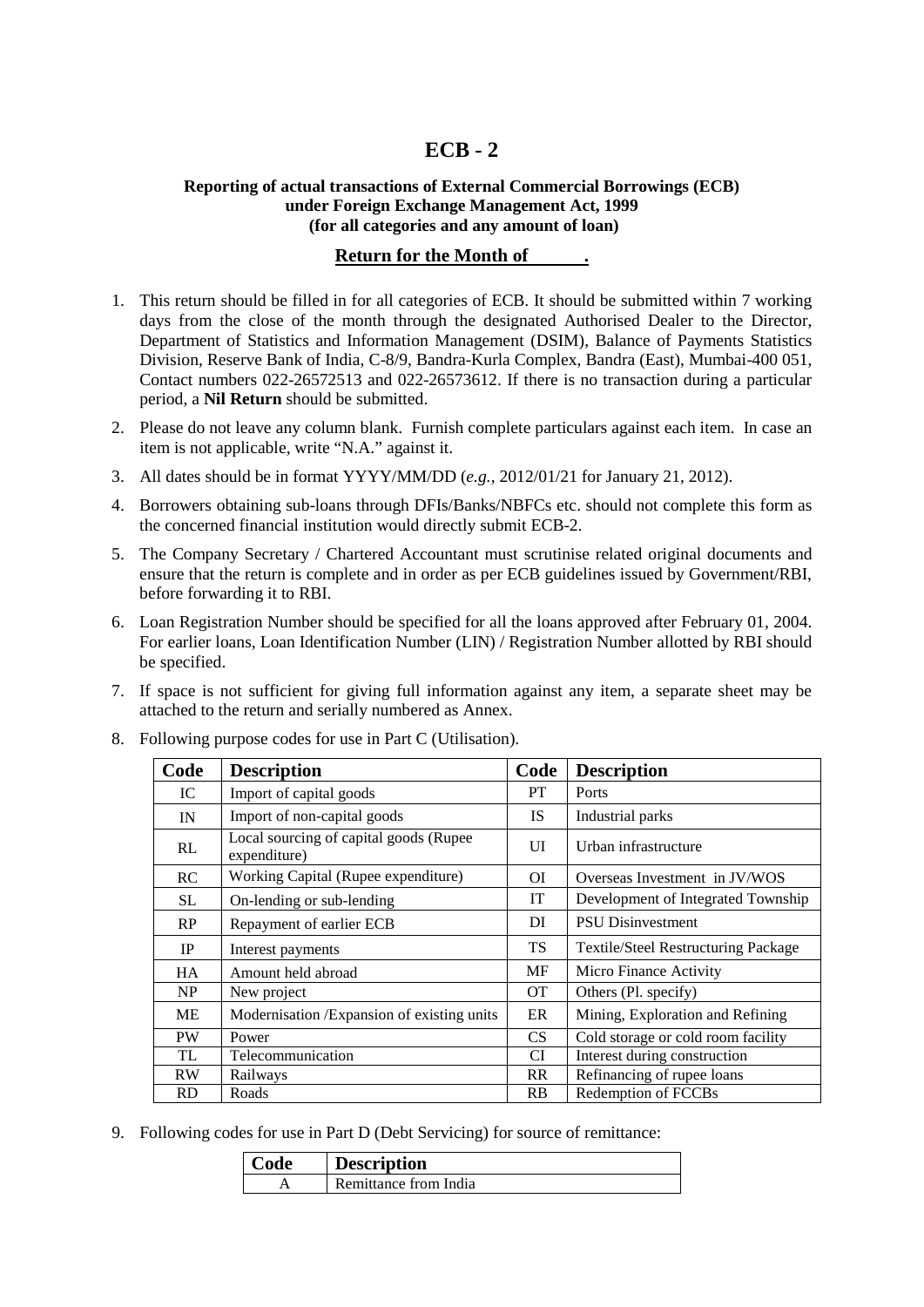| Account held abroad          |
|------------------------------|
| Export proceeds held abroad  |
| Conversion of equity capital |
| Others (Specify)             |

# **Part A: Loan Identification Particulars**

| <b>Loan Registration Number (LRN)</b> |  |  |  |  |  |
|---------------------------------------|--|--|--|--|--|
|                                       |  |  |  |  |  |

| Loan Amount                                                                                           |          | <b>Borrower Particulars</b> |                                                                                                           |
|-------------------------------------------------------------------------------------------------------|----------|-----------------------------|-----------------------------------------------------------------------------------------------------------|
|                                                                                                       | Currency | Amount                      | Name and address of the Borrower (Block Letters)                                                          |
| As per Agreement                                                                                      |          |                             |                                                                                                           |
| Revised (please indicate if period of<br>disbursement elapsed/Cancelled/not<br>to be drawn in future) |          |                             | <b>Contact Person's Name:</b><br>Designation:<br>Phone No.:<br>Fax no.<br>$\mathbb{R}^2$<br>$E$ -mail ID: |

## **Part B: Disbursement**

## **B.1: Draw-down (Disbursement) during the month (in loan currency) :**

| Particulars                                                                                                | Date                                                                                                            | Currency | Amount | Name of Bank/branch | Account No. |  |  |  |  |
|------------------------------------------------------------------------------------------------------------|-----------------------------------------------------------------------------------------------------------------|----------|--------|---------------------|-------------|--|--|--|--|
|                                                                                                            | (YYYY/MM/DD)                                                                                                    |          |        |                     |             |  |  |  |  |
| A. Amount                                                                                                  |                                                                                                                 |          |        |                     |             |  |  |  |  |
| Parked Abroad                                                                                              |                                                                                                                 |          |        |                     |             |  |  |  |  |
| <b>B.</b> Amount                                                                                           |                                                                                                                 |          |        |                     |             |  |  |  |  |
| Remitted to India                                                                                          | Not Required                                                                                                    |          |        |                     |             |  |  |  |  |
|                                                                                                            | Notes: 1. In the case of import of goods or services, date of import may be furnished against date of drawdown. |          |        |                     |             |  |  |  |  |
| 2. In the case of financial lease date of acquisition of the goods is to be mentioned as date of drawdown. |                                                                                                                 |          |        |                     |             |  |  |  |  |
| 3. In the case of securitised instruments, date of issue may be shown as date of drawdown                  |                                                                                                                 |          |        |                     |             |  |  |  |  |
| 4. In the case of multi-currency loan a separate block(s) may be attached to the return                    |                                                                                                                 |          |        |                     |             |  |  |  |  |

#### **B.2: Balance amount of loan to be drawn in future:**

| Expected Date of | Currency | Amount | If more than one equal installment  |               |
|------------------|----------|--------|-------------------------------------|---------------|
| drawdown         |          |        | No. of drawals in a<br>Total number |               |
|                  |          |        | of drawals                          | calendar year |
|                  |          |        |                                     |               |
|                  |          |        |                                     |               |

## **Part C : Utilisation**

#### **C.1: Details of utilisation of drawdowns (only Principal amount) during the month:**

| Particulars                       | Date | Purpose  | Currency | Amount | Country | Name of | Account No. |
|-----------------------------------|------|----------|----------|--------|---------|---------|-------------|
|                                   |      | $code *$ |          |        |         | Bank    |             |
| From<br>Amount                    |      |          |          |        |         |         |             |
| <b>Held Abroad</b>                |      |          |          |        |         |         |             |
| From<br>Amount                    |      |          |          |        |         |         |             |
| Remitted to India<br>Not Required |      |          |          |        |         |         |             |
| * Codes as per note 8 on page 1.  |      |          |          |        |         |         |             |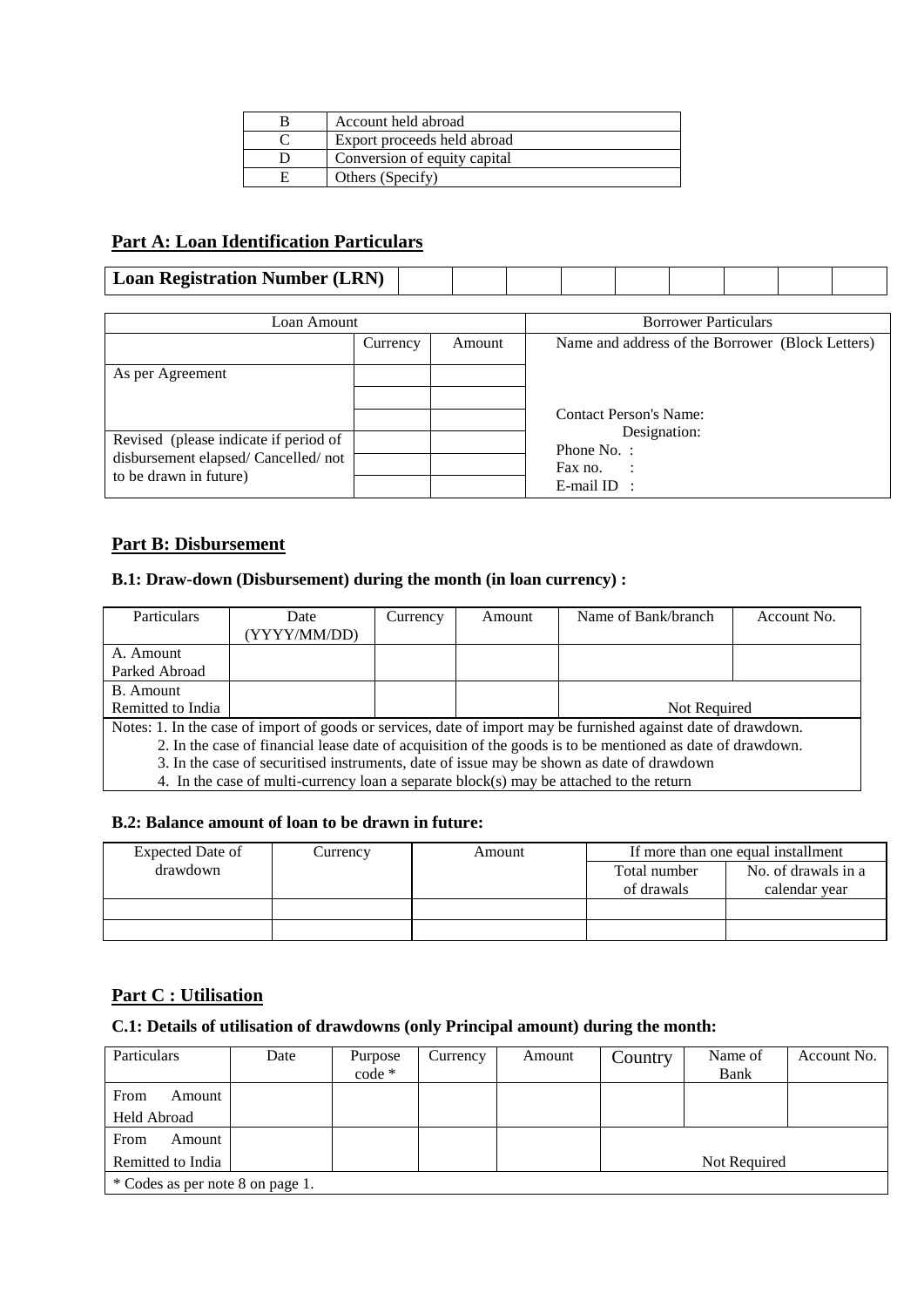### **C.2: Outstanding Balance amount (principal only) parked abroad:**

| ∽.<br>Particulars  | Date | Lurrency | Amount | Name of<br>bank and<br>branch | No.<br>Account |
|--------------------|------|----------|--------|-------------------------------|----------------|
| month-end<br>as at |      |          |        |                               |                |

#### **Part D : Debt Servicing**

#### **D.1: Principal Repayment, Interest payment etc. during the month (in loan currency):**

| Tranche | Purpose               | Date of    | Currency | Amount | $Code* for$ | Whether      |
|---------|-----------------------|------------|----------|--------|-------------|--------------|
| No.     |                       | Remittance |          |        | Source of   | Prepayment   |
|         |                       |            |          |        | remittance  | of Principal |
|         |                       |            |          |        |             | $(Y/N)$ #    |
|         | Principal Repayment @ |            |          |        |             |              |
|         | Interest @ rate       |            |          |        |             |              |
|         | Others (Specify)      |            |          |        |             |              |
| .       | $\sim$ $\sim$ $\sim$  |            |          |        |             |              |

\* Codes as per note 9 on page 1.

# In case of prepayment please provide details of Automatic / Approval Route No., Date, Amount as Annex.

@ In case of conversion of FCCB/ECB into equity, Buyback/Redemption of outstanding FCCB or write-off of ECB principal amount, the transactions still to be shown against Principal Repayment with appropriate remarks.

#### **D.2: Revised Principal Repayment Schedule (if revised / entered into Interest rate**

**swap):** 

| Date (YYYY/MM/DD)      | Currency                         | Amount in Loan | Total                     | If more than one equal installments<br>No. of payments in a | Annuity<br>Rate         |
|------------------------|----------------------------------|----------------|---------------------------|-------------------------------------------------------------|-------------------------|
| (First repayment date) | Currency in each<br>transactions |                | Number of<br>installments | calendar year<br>(1, 2, 3, 4, 6, 12)                        | (if annuity<br>payment) |
|                        |                                  |                |                           |                                                             |                         |
|                        |                                  |                |                           |                                                             |                         |
|                        |                                  |                |                           |                                                             |                         |

## **Part E : Others**

## **E.1 Details of Financial Hedge Contracted (if any**)**:**

| Details   | Type        | Currency | Forward | <b>Options</b> | <b>Others</b> | Total amount | <b>Interest Rate</b> |
|-----------|-------------|----------|---------|----------------|---------------|--------------|----------------------|
|           |             | Swap     |         |                |               |              | Swap                 |
| Principal | FCy - Rupee |          |         |                |               |              |                      |
|           | $FCy - FCy$ |          |         |                |               |              |                      |
| Coupon    | FCy - Rupee |          |         |                |               |              |                      |
|           | $FCy - FCy$ |          |         |                |               |              |                      |

FCy – Foreign Currency

#### **E.2 Details of Foreign Exchange Earnings and Expenditure (if any**)**:**

Average annual amount (approximate) for last three financial years (to be reported in any one foreign currency):

| Financial<br>Year | Currency | Foreign Currency Earnings | Foreign Currency Expenditure |
|-------------------|----------|---------------------------|------------------------------|
|                   |          |                           |                              |
|                   |          |                           |                              |